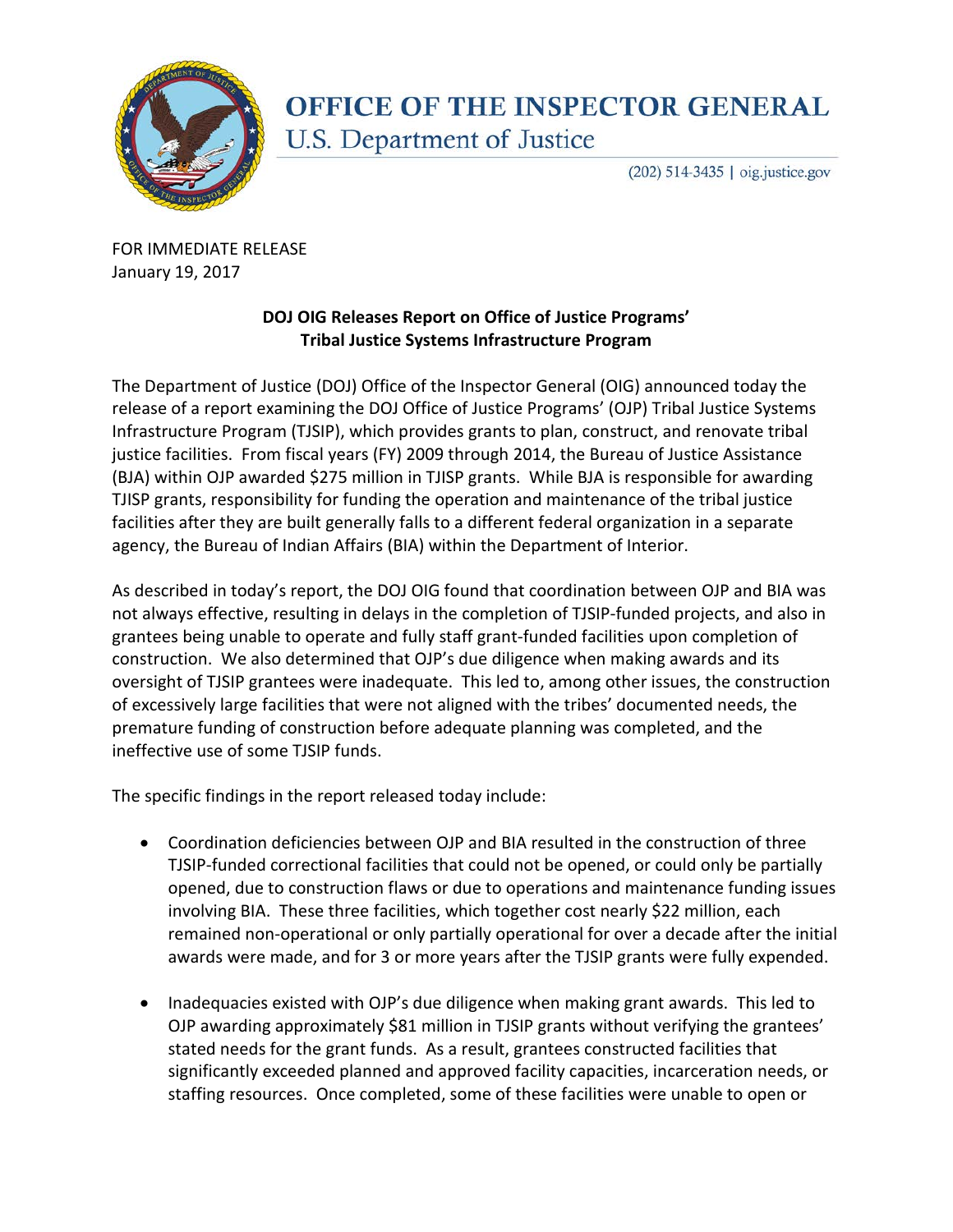were operated far under their capacity. In one instance, OJP awarded a tribe \$11 million to build a portion of a correctional facility that was intended to generate profit, and where up to 98 percent of the inmates would not be subject to tribal jurisdiction. OJP made this award even though the grant solicitation prohibited using grant funds to earn a profit from housing members of other tribes or non-tribal individuals, and despite BIA's concerns that the tribe was building beyond its capacity.

- Inadequacies also existed with OJP's post-award oversight and management of TJSIP grants. This issue was described in detail in our September 2015 audit report concerning two Navajo Nation facilities, for which project increases costing an additional \$32 million resulted in unopened or partially-opened facilities that were at least 250 percent larger than the stated need. In today's report, we find that OJP could not provide documentation indicating that it was aware of the project increases, or that it had reviewed and approved any amended plans that would have justified the changes in project sizes.
- OJP procures training and technical assistance (T&TA) services for the benefit of TJSIP grantees, but its agreements with T&TA providers do not adequately define the services that these entities are expected to provide. As a result, there exists the potential for overlap between the T&TA services and the services that TJSIP grantees contract for separately. Conflicts of interest can also arise when the same provider serves a TJSIP grantee both as a T&TA provider and also through a direct contract with the grantee. Our report today questions \$842,879 in expenses paid to T&TA providers by TJSIP grantees based on conflict of interest concerns. It also recommends a clarification to OJP's definition of T&TA services that we estimate would have saved the government about \$3 million in 2009 and 2010, could result in a material cost savings in the future, and would help to eliminate some of our conflict of interest concerns.

Today's report makes 12 recommendations to improve OJP's management and oversight over the TJSIP and its coordination with BIA, and to address more than \$11 million in grant expenditures that we questioned as either unallowable or unsupported. OJP agreed with all of the recommendations, although as detailed in an appendix to the report, for some recommendations the OIG does not believe OJP's proposed actions would adequately address our findings.

**Report:** Today's report is available on the OIG's website under "Recent Reports" and at the following link: [https://oig.justice.gov/reports/2017/a1710.pdf.](https://oig.justice.gov/reports/2017/a1710.pdf)

**Multimedia:** To accompany today's report, the OIG has released a 3-minute video featuring the Inspector General discussing the report's findings. The video and a downloadable transcript are available at the following link: [https://oig.justice.gov/multimedia/.](https://oig.justice.gov/multimedia/)

**Related OIG Reports**: This audit was supported in part by the results of five separate OIG audits of TJSIP grantees, the reports of which were issued between December 2014 and